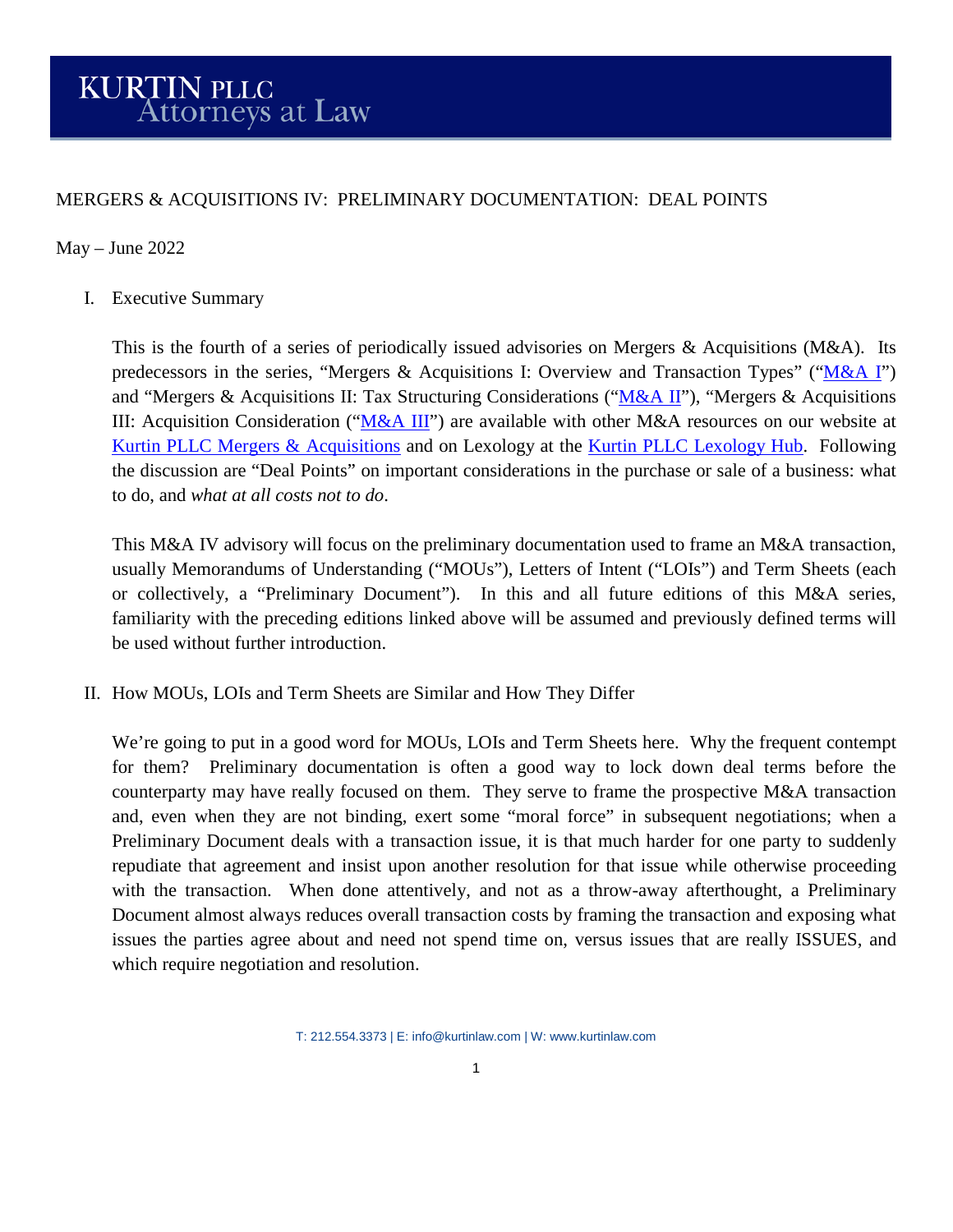More subtly, a Preliminary Document can expose what issues are "core" – critical – issues for each party. Core issues are often asymmetrical between the parties; a given issue may be a core issue for one party but irrelevant, or nearly so, for the other, providing a negotiating edge when a party realizes the asymmetry, and that a concession that the counterparty needs to have in the transaction can be readily made – in exchange for some other consideration that the party needs itself. A well-negotiated Preliminary Document can be the first thing in a transaction to reveal not only issues of contention, but expose those kinds of asymmetries issues that can provide a negotiating edge later on. A Preliminary Document almost always more than pays for itself – literally – in the reduction of subsequent and overall transaction costs. A Preliminary Document also forces the real decision-makers in both Acquiror and Target to focus on the transaction early on, since the commitments made in the Preliminary Document – even if not formally binding – require the decision-maker's sign-off before going in the document. A transaction commenced with a negotiated MOU, LOI or Term Sheet is, simply put, a transaction that is more likely to be successfully closed.

Yet, in spite of all that, especially in the entrepreneurial transaction world, Preliminary Documents are often treated as throw-away documents requiring virtually no thought or strategy, since they are often completely non-binding and viewed as not mattering. They are quickly drafted, often by people who don't have the authority to make binding commitments. They also often give the parties the illusion of having "accomplished something" without the reality of it. Treating Preliminary Documents that way begs the obviously question: if Preliminary Documents don't really matter, why do them at all? Why not skip them, and immediately move to drafting the principal M&A transaction documents, the Stock Purchase Agreement, Asset Purchase Agreement or Merger Agreement and the ancillary documentation that go with them? In fact, some people do just that. Whether it happens to come back up and bite them or not, it is almost always a mistake. Put bluntly, in M&A and other high-level corporate/commercial transactions other than the most simple, a deal attempted without a thought-out MOU, LOI or Term Sheet is usually amateur hour and often encounters road blocks later on that could have been avoided at the outset.

There are some identifiable distinctions among MOUs, LOIs and Term Sheets, but they almost don't matter because hardly anyone can tell anyone else what they are anymore and the terms are used nearly interchangeably. Here are the basic distinctions, in this writer's opinion. A Memorandum of Understanding, generally in memorandum form (no surprise), is often the least formal, most preliminary, most aspirational type of Preliminary Document. It is used in many non-M&A commercial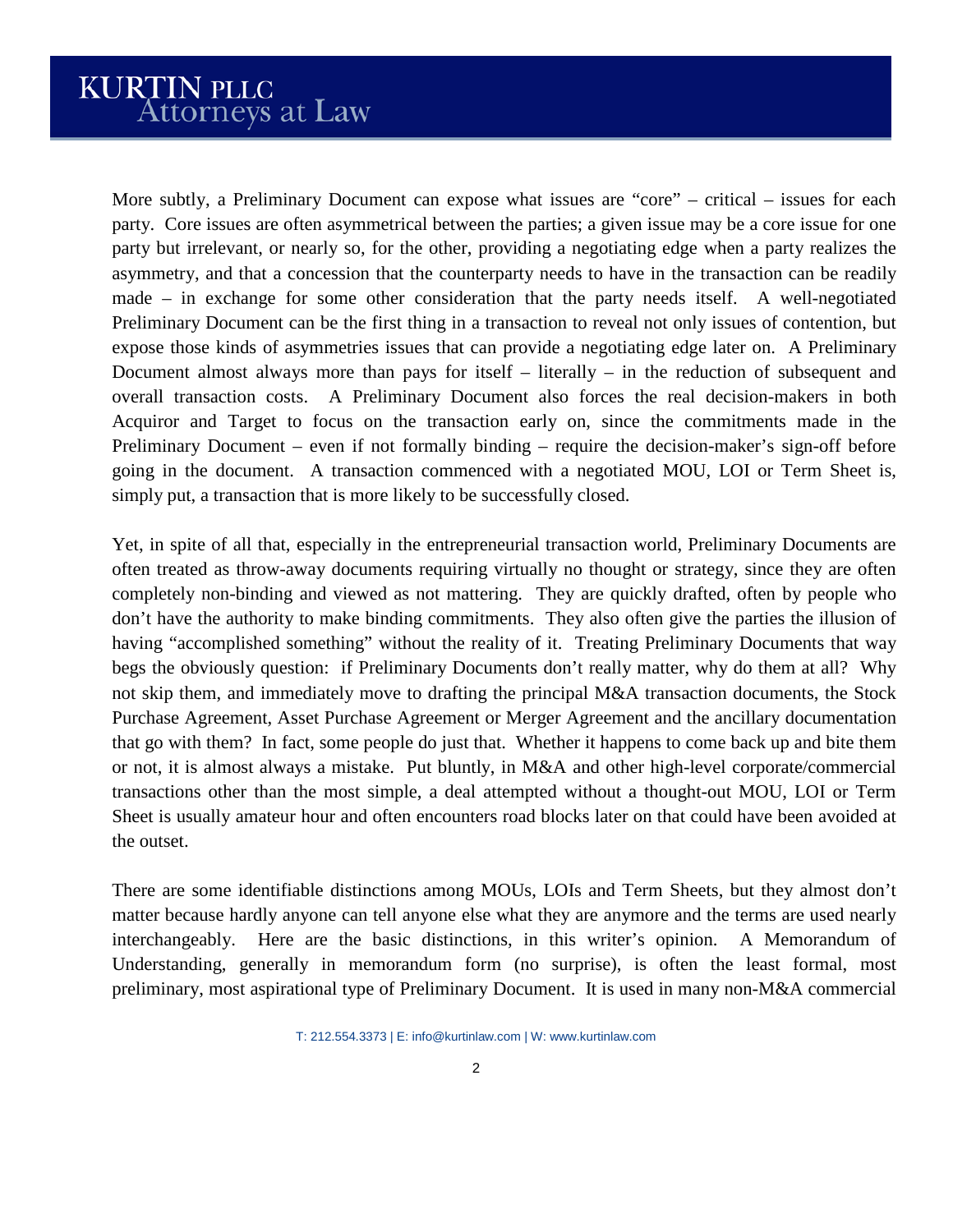transactions, and often expresses the most basic intent to pursue a corporate or commercial relationship. Not surprisingly, MOUs are often the least binding type of Preliminary Document; the "Understanding" part of the title is the tip-off. They are also probably the type that most often gives the illusion of moving the ball without having really done anything. Often, they don't amount to much more than saying "sure, we're potentially interested in a relationship on some basis. Come back when you're further along and we'll discuss it." Is that worth doing? Sometimes it might be, to establish that the parties are talking, but the earth won't have moved. On the other hand, a well-thought out MOU can set action items and milestones to be achieved by each party by set dates, upon which a more binding arrangement may become appropriate, even a second Preliminary Document like a Term Sheet. Used that way, the MOU can make a lot more sense. It's always a fair question to ask if a step in a transaction is really moving the ball forward, or just giving the illusion of doing so.

Letters of Intent are the arguably the next most formal; they are usually in letter form (no surprise) on company letterhead, tend to give more specifics about not only what kind of corporate or commercial relationship is under consideration, but some actual specifics of the transaction that would bring that relationship into existence. Just as the word "Understanding" is the tip-off on the non-binding nature of most MOUs, the word "Intent" is the tip-off for LOIs. Nevertheless, while many people would say there is no difference between MOUs and LOIs, in this writer's opinion, LOIs are more likely than MOUs to have at least some binding terms (see Part III below).

Term Sheets are arguably the most formal and structured of the three types of Preliminary Document; even though usually not signed, they generally contain actual corporate and commercial terms (no surprise), such as type of transaction, acquisition structure (such as the types of transaction structures diagramed and described in M&A I), purchase price (Acquisition Consideration in the case of an M&A transaction), milestones and other terms.

III. Preliminary Document Main Negotiating Points

Following are the most significant items to be treated in most M&A Preliminary Documents, with discussion of under what circumstances they should be made binding or not.

a. Transaction Structure: The type of transaction structure, whether Stock Purchase, Asset Purchase or Merger, should be identified at the beginning of the Preliminary Document (see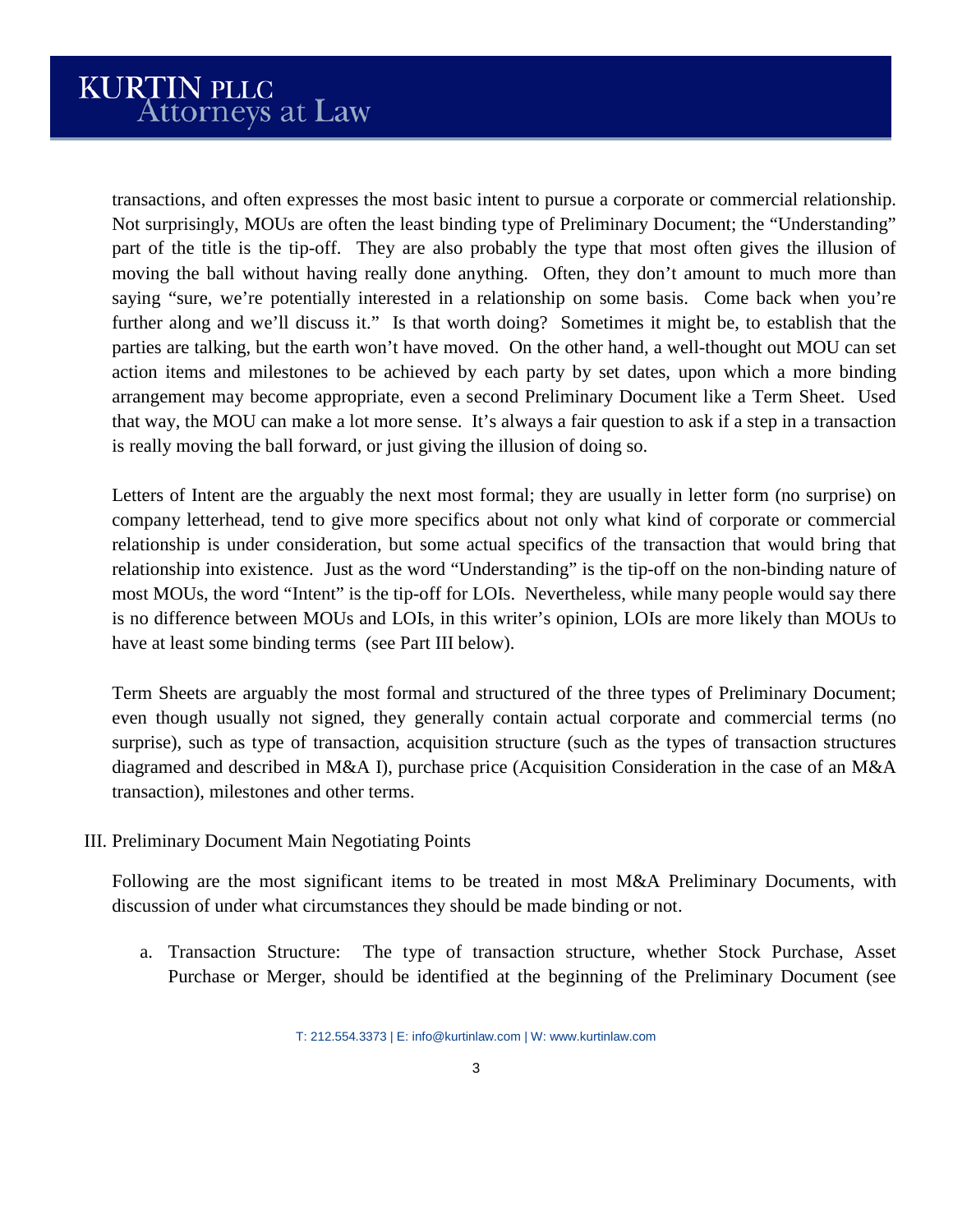M&A I). Whether any particular tax-free or tax-advantaged treatment for the transaction will be sought in the structuring should be identified high in the Preliminary Document (see M&A II).

- b. Acquisition Consideration: How the Acquisition Consideration, or purchase price, is to be paid should be made clear at the Preliminary Document stage (see M&A III). Is the Acquisition Consideration to be cash, stock, cash and stock, assumption of debt or some hybrid? If cash and stock, is there to be a cash election for the Target shareholders? Whether any financing needs to be obtained by Acquiror to conclude the transaction should be identified, the amount, the type of financing, and the extent to which the transaction will be contingent on that financing being obtained.
- c. Definitive or Principal Documentation: In nearly any M&A transaction, there will be a Stock Purchase Agreement, Asset Purchase Agreement or Merger Agreement as the principal deal document, but other documents will be needed in most transactions, such as investment agreements, financing documents, intellectual property license and assignment agreements, employment and equity-based compensation agreements (stock option or stock grants plans, etc.), real estate leases or conveyance documents and others. It is common for the need for new documentation not thought of at the Preliminary Document stage to emerge later in the transaction, but to the extent thought of, principal documentation and the responsibility for preparing it among the parties and their advisors, and by when, should be baked into the Preliminary Document.
- d. Due Diligence: Due diligence, the scope of the parties' disclosures to each other before the M&A transaction closes, should be outlined in the Preliminary Document. When the transaction has a clear Acquiror party and a clear Target party, as a general matter most of the due diligence is sought by Acquiror of Target information. However, in a "merger of equals" scenario, discussed in M&A III as often featuring "fixed exchange" ratios of stock-for-stock Acquisition Consideration, both parties may have equal need to do due diligence on each other. The same will be true when Target shareholders will become Acquiror shareholders as a result of the transaction; they will want due diligence information on the company whose shares they will be receiving in exchange for their existing Target shares. Target shareholders who are receiving cash are typically less concerned with due diligence on Acquiror. Due diligence issues in a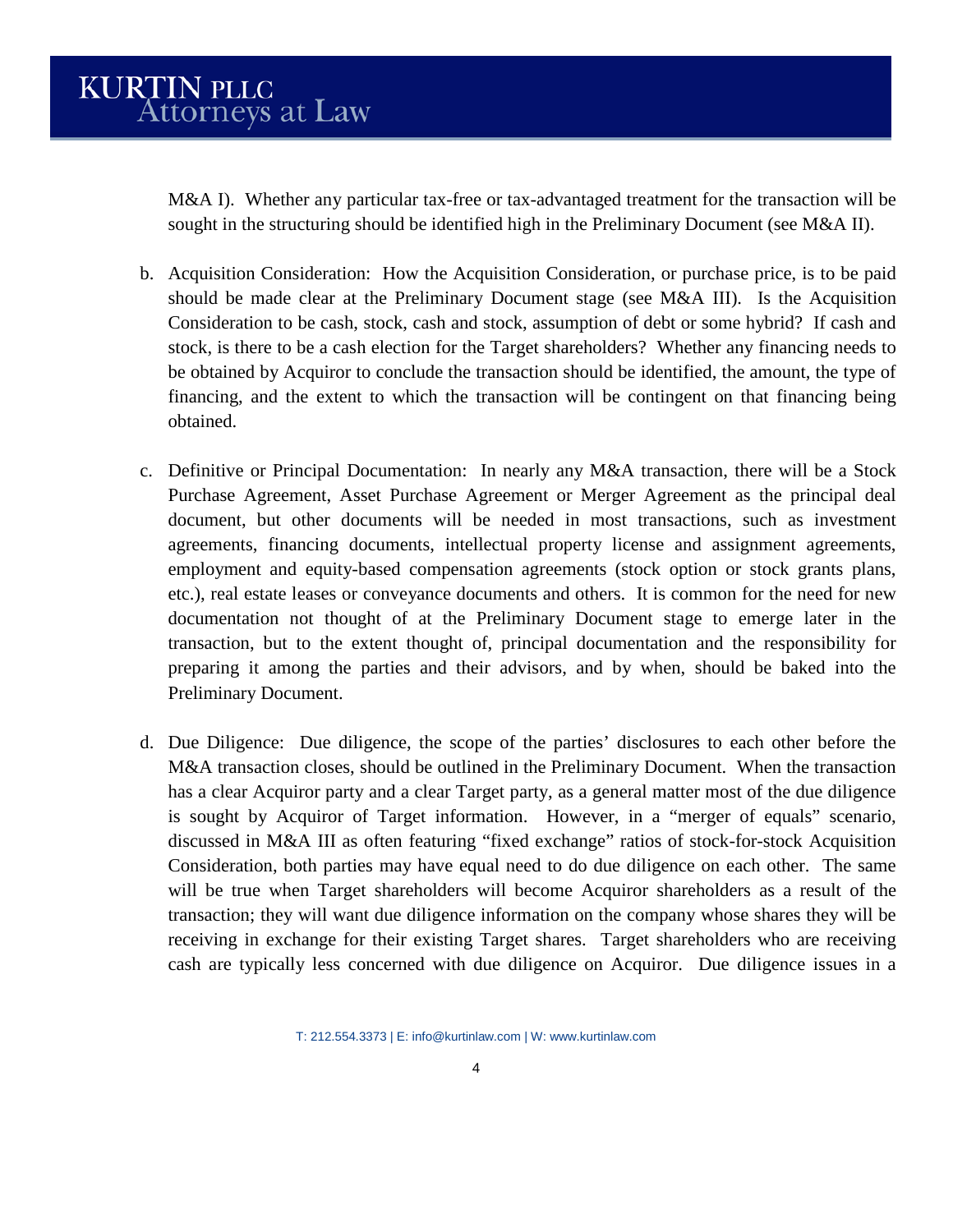Preliminary Document will frequently be mentioned but otherwise pitched out to a "due diligence checklist," in which the items required to be produced by each party are set forth.

- e. Confidentiality: Confidentiality as to due diligence production and other information exchanged between the parties is often one of the most critical issues at the Preliminary Document stage and one of the most frequently sought to be binding on the parties. In fact, confidentiality provisions don't really make sense unless they ARE contractually binding. The parties frequently enter into confidentiality agreements or non-disclosure agreements (NDAs) concurrently with the Preliminary Document that specify the terms of confidentiality and its binding nature. Confidentiality provisions, whether in the Preliminary Document itself or in an NDA, are often significantly negotiated as to scope of confidentiality (what information to be exchanged by the parties is to be treated as confidential); duration of the confidentiality treatment of the disclosed information, including in the case of the transaction terminating and not closing; officers, employees and outside advisors (attorneys, accountants, financial advisors, etc.) of each party who will have access to the confidential information for purposes of due diligence and completing the transaction and under what circumstances and facilities the confidential information will be made available for those purposes (physical or virtual "deal rooms," etc.); and under what circumstances the confidentiality obligation will be relieved (expiration of confidentiality period, third party publication or disclosure, need to respond to a judicial or administrative subpoena, etc.).
- f. Exclusivity: Are there exclusivity rights to complete the transaction during a certain period, without interference by third parties? Are there "No Shop" or "Go Shop" provisions affecting the exclusivity of the relationship between the time the Preliminary Document is entered into and the principal documentation? If the Preliminary Document provides for exclusivity, the extent, duration and other issues should be set forth, as well as any carve-outs or exceptions to exclusivity when consideration of a competing offer is required by Target's directors and officers in the exercise of their fiduciary duties (for example, the "fiduciary out," to be discussed in a future edition). Exclusivity, like Confidentiality, really only makes sense if it is made contractually binding, so the scope, duration and other aspects of exclusivity should be set out in the Preliminary Document.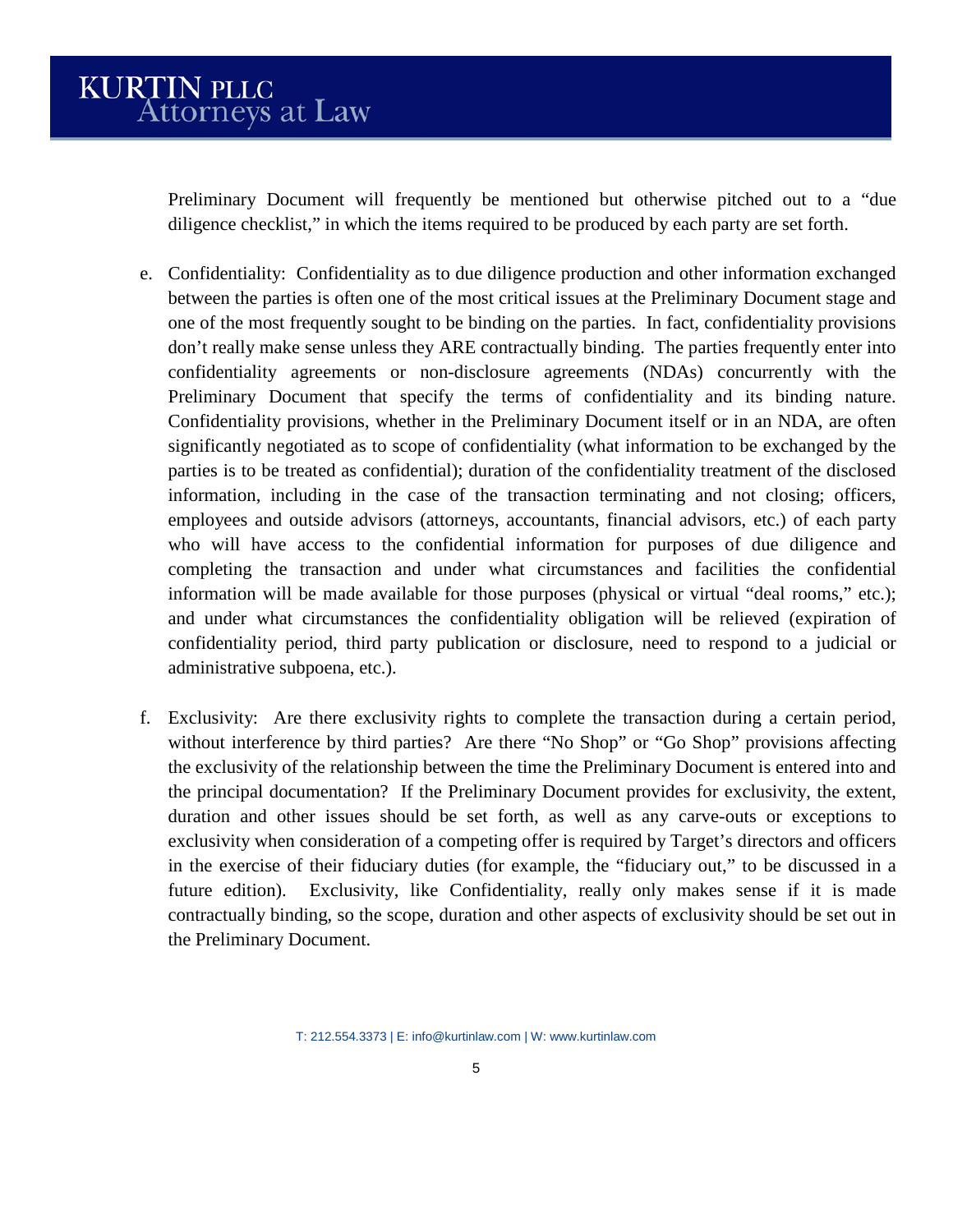- g. Regulatory Approvals: are any federal, state, local or non-U.S. governmental or regulatory approvals required for the transaction outlined in the Preliminary Document needed to the transaction to close? Are there foreign investment or foreign ownership issues? Are there technology export issues? Are there foreign corrupt practices or money laundering issues? Do licenses need to be obtained or assigned from Target to Acquiror, or the need for them waived? Often, the need for regulatory approvals are the biggest cause for delay in closing a transaction after signing the principal transaction document or even in one terminating without closing. The Preliminary Document is a good place to memorialize the issue and plan it – the timing of getting the approvals, the party whose responsibility it is to do so, etc. - so that it doesn't come as a surprise to either party mid-transaction.
- h. Major Contracts and Third Party Consents: Major Contracts may materially affect deal value, and like regulatory approvals, may require third party approvals not completely within the parties' control. The Preliminary Document is also a good place to plan for dealing with major contracts, what third party consents are needed, and whose responsibility it is to obtain them.
- i. Termination and Break-up Fees: If one or both parties cannot close the transaction, for example for failure to obtain financing or a critical regulatory or third party approval, or there is delay beyond a certain point in doing so, how is it to be handled? The Preliminary Document should plan for those contingencies to the extent known by addressing under what circumstances the transaction can be terminated and whether and under what circumstances the terminating party may have the right to a "break-up" or termination fee from the other party to compensate for the time and money spent working on the transaction, foregoing discussions with other Sellers or Acquirors, and so forth. Termination provisions will feature more prominently in the principal transaction documents, but should be dealt with in the Preliminary Document to the extent necessary to cover the period before the principal transaction documents are signed.

## IV. Deal Points

*Deal Point No. 1: Don't sneer at the LOI, MOU or Term Sheet.* We made this clear before: don't sneer at the Preliminary Document. As often as not they embody the *de facto* or even binding structure of the deal, and advantages casually given away by treating the LOI, MOU or Term Sheet as a low level document not requiring serious attention may never come back. Even when not binding, the Preliminary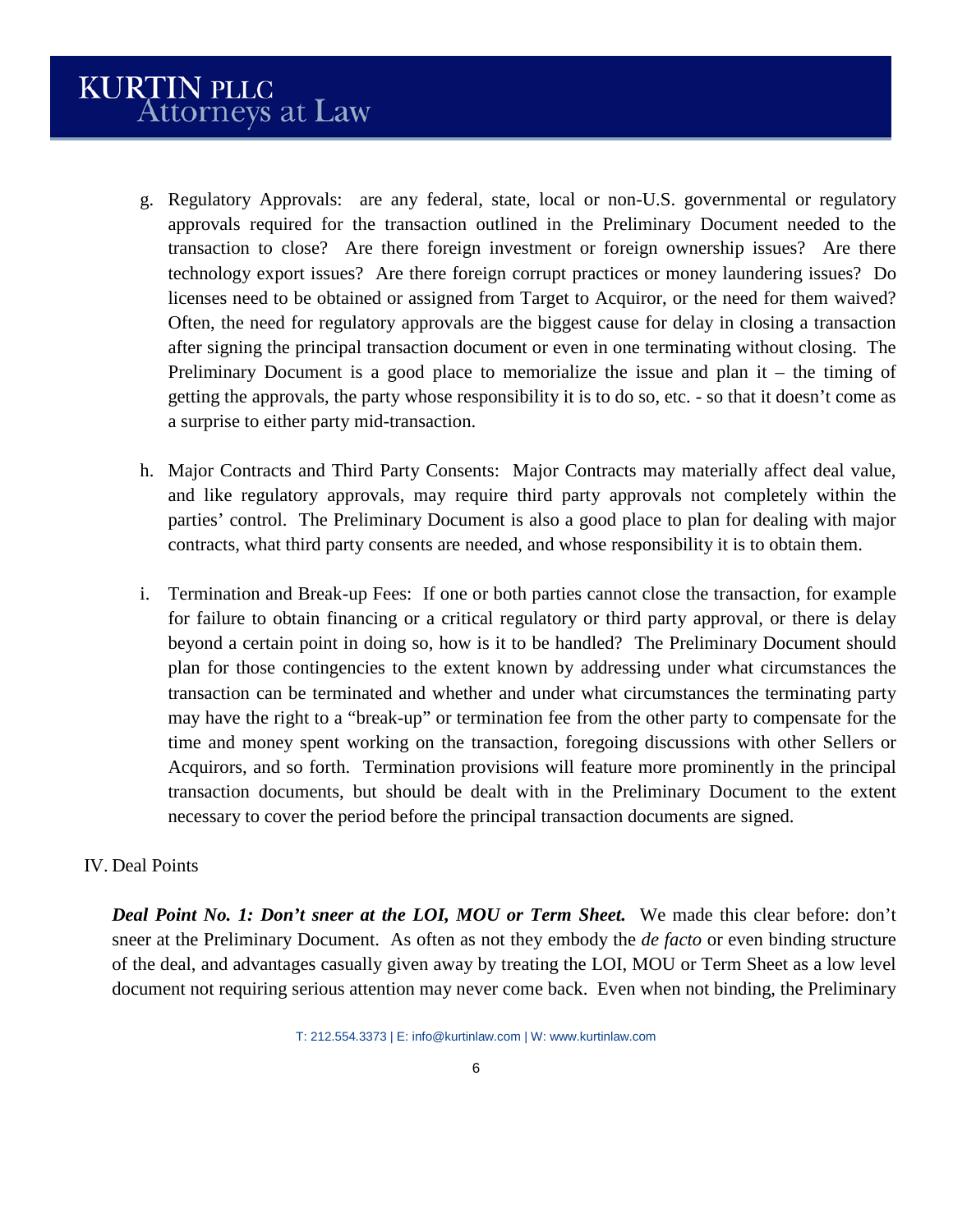Document often exerts "moral force" in subsequent negotiations that make its agreements difficult to renegotiate, so it's a smart move to think them through at the Preliminary Document stage.

*Deal Point No. 2: Plan Acquisition Consideration and its structure at the Preliminary Document stage.* Nobody, especially on the Target – sell side, wants to hear about a change in purchase price after the deal is signed up and before closing. When a potential Acquisition Consideration-altering event is identified and its risk is allocated in preliminary documentation (for example, a fiduciary out event, a valuation surprise or a financing contingency), the occurrence of such an event is accounted for and should not give rise to disputes.

*Deal Point No. 3: Think about core issues at the Preliminary Document stage.* Do Target/Target shareholders want to cash out? Or do they want to participate in the post-closing business? Will using Acquiror's stock limit Acquiror's strategic options going forward, or impair Acquiror's existing shareholders' interests? What is the "cheapest" price to pay, cash, stock or assumed debt? Can an Acquisition Consideration decision solve a particular need of Target/Target shareholders or Acquiror/Acquiror shareholders?

*Deal Point No. 4: Don't break the camel's back in negotiations; find a counterparty insider as your Sherpa.* Identify those counterparty core issues. Find a counterparty corporate insider to guide you on what the other side's core needs in the transaction are, what issues it can yield on, and what it can't. Everybody wants a good deal, a competitive deal, a market or better-than-market deal. But we've seen many clients and counterparties, especially those who had the edge in bargaining power, negotiate so hard for the last dollar or concession based upon that edge that a transaction that both sides initially wanted blew up. It's key to have a hierarchy not only of your own critical deal points, to know what you can give ground on and what you can't, but to have a good idea of the same critical and less critical deal considerations for your counterparty. If you know that a given issue is critical to the other party but not to you, you can accede to the other party's needs in exchange for some of your own. That's not weakness; that's smart negotiating to get your deal across the finish line.

How to know the other party's critical and less-than-critical deal issues to create that hierarchy? Some of it will be obvious from initial negotiations and discussions. Some more will be apparent from always critical industry knowledge and knowledge of each party's place in that industry. But for less obvious issues unique to your transaction, find a counterparty insider who's invested in getting the deal across